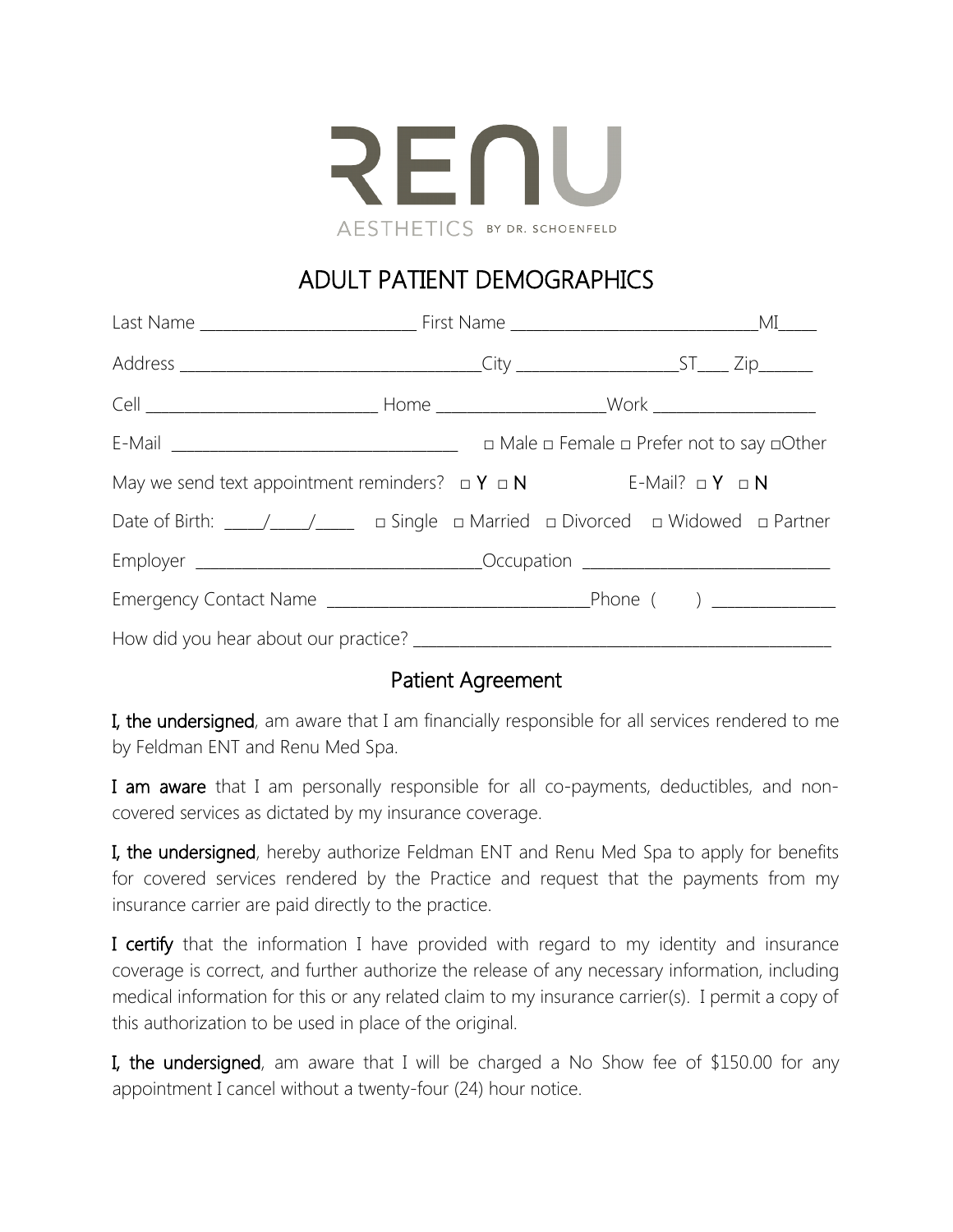## I. Confidential Medical/Lifestyle Questionnaire

Current Medications

Current nutritional and vitamin supplements

Allergies

Please describe previous surgeries including cosmetic

Please list any significant medical illness

Please list prior major or minor injuries and fractures

### Please circle if you have or have had any of the following conditions:

\_\_\_\_\_\_\_\_\_\_\_\_\_\_\_\_\_\_\_\_\_\_\_\_\_\_\_\_\_\_\_\_\_\_\_\_\_\_\_\_\_\_\_\_\_\_\_\_\_\_\_\_\_\_\_\_\_\_\_\_\_\_\_\_\_\_\_\_\_\_\_\_\_\_\_\_\_\_\_\_\_\_\_\_\_\_\_\_\_\_\_\_\_

\_\_\_\_\_\_\_\_\_\_\_\_\_\_\_\_\_\_\_\_\_\_\_\_\_\_\_\_\_\_\_\_\_\_\_\_\_\_\_\_\_\_\_\_\_\_\_\_\_\_\_\_\_\_\_\_\_\_\_\_\_\_\_\_\_\_\_\_\_\_\_\_\_\_\_\_\_\_\_\_\_\_\_\_\_\_\_\_\_\_\_\_\_

\_\_\_\_\_\_\_\_\_\_\_\_\_\_\_\_\_\_\_\_\_\_\_\_\_\_\_\_\_\_\_\_\_\_\_\_\_\_\_\_\_\_\_\_\_\_\_\_\_\_\_\_\_\_\_\_\_\_\_\_\_\_\_\_\_\_\_\_\_\_\_\_\_\_\_\_\_\_\_\_\_\_\_\_\_\_\_\_\_\_\_\_\_

\_\_\_\_\_\_\_\_\_\_\_\_\_\_\_\_\_\_\_\_\_\_\_\_\_\_\_\_\_\_\_\_\_\_\_\_\_\_\_\_\_\_\_\_\_\_\_\_\_\_\_\_\_\_\_\_\_\_\_\_\_\_\_\_\_\_\_\_\_\_\_\_\_\_\_\_\_\_\_\_\_\_\_\_\_\_\_\_\_\_\_\_\_

\_\_\_\_\_\_\_\_\_\_\_\_\_\_\_\_\_\_\_\_\_\_\_\_\_\_\_\_\_\_\_\_\_\_\_\_\_\_\_\_\_\_\_\_\_\_\_\_\_\_\_\_\_\_\_\_\_\_\_\_\_\_\_\_\_\_\_\_\_\_\_\_\_\_\_\_\_\_\_\_\_\_\_\_\_\_\_\_\_\_\_\_\_

\_\_\_\_\_\_\_\_\_\_\_\_\_\_\_\_\_\_\_\_\_\_\_\_\_\_\_\_\_\_\_\_\_\_\_\_\_\_\_\_\_\_\_\_\_\_\_\_\_\_\_\_\_\_\_\_\_\_\_\_\_\_\_\_\_\_\_\_\_\_\_\_\_\_\_\_\_\_\_\_\_\_\_\_\_\_\_\_\_\_

| Acne                                                       | Photosensitivity           | Cancer                 |
|------------------------------------------------------------|----------------------------|------------------------|
| Rosacea                                                    | Headaches                  | Osteoperosis           |
| Eczema                                                     | High or Low blood pressure | Arthritis              |
| Psoriasis Keloids                                          | <b>Hepatitis</b>           | <b>Bursitis</b>        |
| Warts                                                      | <b>Diabetes</b>            | Phlebitis, blood clots |
| Herpes, cold sores                                         | Thyroid Dysfunction        |                        |
| Hyperpigmentation                                          | <b>HIV</b>                 |                        |
| Do you smoke? ___ <b>YES</b> ___ <b>NO</b>                 |                            |                        |
| Do you visit Tanning booths ____ <b>YES</b> ____ <b>NO</b> |                            |                        |
| Are you pregnant or nursing? ____YES ____NO                |                            |                        |
| Do you wear contact lenses? ____YES ___                    | NO                         |                        |

#### Describe your daily intake of the following: (Circle all that apply)

Caffeine Never 1-3 times 4-5 times more than 8 times Water (8 oz) Seldom 1-4 glasses 5-8 glasses more than 8 glasses I would describe my skin as: DRY NORMAL OILY COMBINATION Sunburn History: Usually burns Sometimes burns Rarely Burns Never Burns Suntan History: Never Tans Tans with difficulty Tans average Tans easily How often do you use sun protection? Never Rarely Frequently Always (year round) II. Skin Evaluation

Are you currently using Retin-A/Renova/Differin/Tazarac? \_\_\_\_YES \_\_\_\_NO